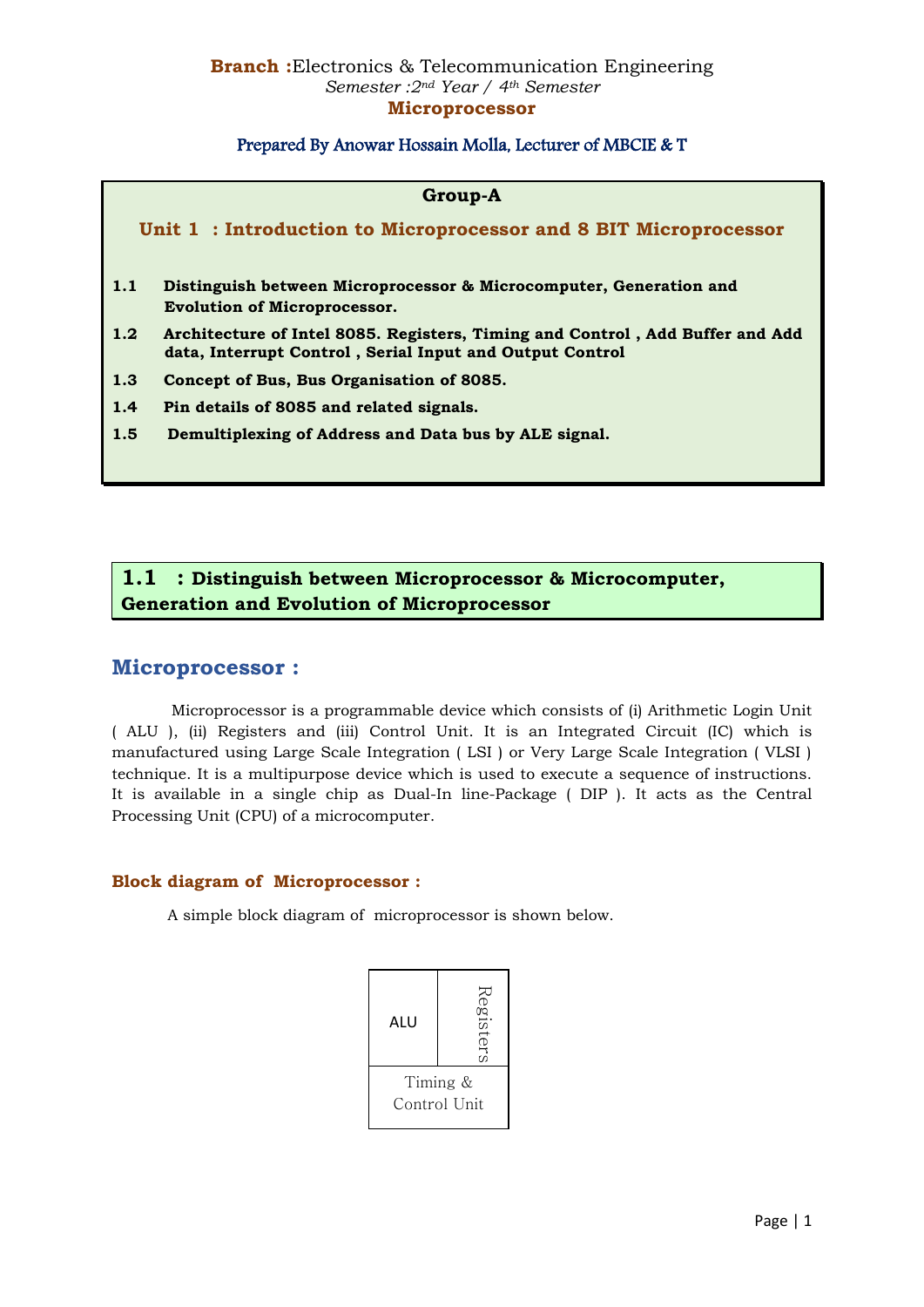#### **ALU : Arithmetic Login Unit :**

 This ALU unit is the main part of the microprocessor. This unit consists of a large number of digital gates and digital circuits. This ALU performs arithmetic operations such as addition, subtraction as well as logic operation such as AND , OR and Exclusive OR on binary data.

#### **Registers :**

 The register is the storing device inside the microprocessor. Register is made of flipflop. Registers are denoted by the English letters such as A, B, C, D, E, F, H, L etc. Registers are used to store binary data temporarily inside the processor during the execution of a program. The data can be transferred between register and outside memory.

#### **Control Unit :**

 Microprocessor is a clock driven semiconductor device. It needs clock signal during operation. Clock is a series of rectangular pulses of certain frequency. The control unit provides the necessary timing and control signals during data transfer between (i) Register and outside memory devices and (ii) Register and Input-Output devices.

## **Microcomputer :**

 Microcomputer is a computer which is designed using a microprocessor as its Central Processing Unit ( CPU ). Hence, a microcomputer consists of—(i) Microprocessor Chip, (ii) Memory device, (iii) Input device and (iv) Output device. A microcomputer is also called the microprocessor system.

#### **Block diagram of Microcomputer or Microprocessor System :**

A simple block diagram of a microcomputer is shown below.



- 1. Microprocessor is a single chip device which cannot perform any operation alone. It needs some other devices to connect with it for its operation.
- 2. Microcomputer is a system which consists of peripheral devices to make it suitable for programming. Microprocessor is a part of microcomputer. In the mid-1970s 8—bit, 16—bit microprocessors were available for designing microcomputer.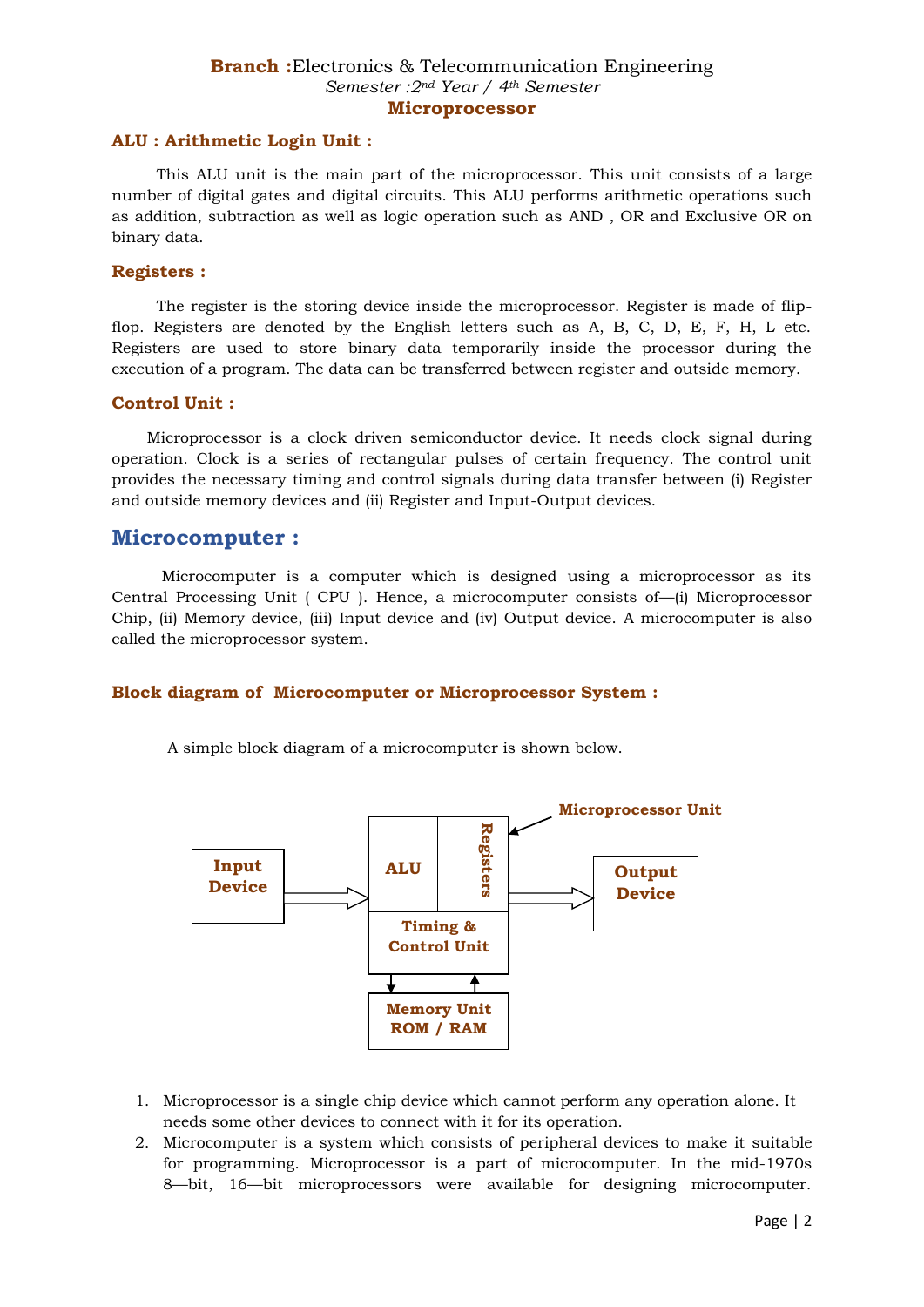Nowadays, 32—bit microprocessors and 64—bit microprocessors are available to design large storing capacity and high speed computers with various features inbuilt. Personal computer ( PC ), Laptop are the examples of single user microcomputers.

## **Generation and Evolution of Microprocessor :**

 In 1971, the Intel Corporation introduced the first 4—bit microprocessor 4004 using LSI technology. Later in 1972, 8—bit microprocessor 8008 was developed. Intel developed first general purpose 8—bit microprocessor 8080 in 1974 and 8—bit microprocessor 8085 in 1976.

**Limitations :** The limitations of 8—bit microprocessors are : (i) Low operating speed, (ii) Limited memory addressing capability, (iii) Less number of general purpose registers and (iv) Less number of instructions. These limitations are overcome gradually and nowadays advanced microprocessors are developed. The following table shows the development of the microprocessors and their features.

| <b>Microprocessor</b>                                    | Year of<br><b>Development</b> | No. of<br><b>Transistors</b><br>in the IC | No. of<br>Pins of<br>IC | <b>Clock</b><br><b>Frequency</b> | <b>Data</b><br><b>Bus Size</b> | <b>Address</b><br><b>Bus Size</b> | <b>Memory</b><br><b>Address</b><br><b>Size</b> |  |  |  |
|----------------------------------------------------------|-------------------------------|-------------------------------------------|-------------------------|----------------------------------|--------------------------------|-----------------------------------|------------------------------------------------|--|--|--|
| 4004                                                     | 1971                          | 2300                                      | 16                      | <b>750 KHz</b>                   | $4$ —bit                       | $10$ —bit                         | $1$ KB                                         |  |  |  |
| 8008                                                     | 1972                          | 3500                                      | $\overline{18}$         | $500 - 800$<br>KHz               | $8 - bit$                      | $14 - bit$                        | 16 KB                                          |  |  |  |
| 8080                                                     | 1974                          | 6000                                      | 40                      | 2 MHz                            | 8-bit                          | $16 - bit$                        | 64 KB                                          |  |  |  |
| 8085                                                     | 1976                          | 6500                                      | 40                      | $3 - 5$ MHz                      | 8-bit                          | $16 - bit$                        | 64 KB                                          |  |  |  |
| & Higher Specification Microprocessors<br><b>Initial</b> |                               |                                           |                         |                                  |                                |                                   |                                                |  |  |  |
| 8086                                                     | 1978                          | 29000                                     | 40                      | $5 - 10$<br>MHz                  | $16 - bit$                     | $20 - bit$                        | $1$ MB                                         |  |  |  |
| 80286                                                    | 1982                          | 1,34,000                                  | 68                      | $5 - 12$<br>MHz                  | $16 - bit$                     | $24 - bit$                        | 16 MB                                          |  |  |  |
| 80386                                                    | 1985                          | 2,75,000                                  | 132                     | $20 - 33$<br>MHz                 | 32-bit                         | $24/32-$<br>bit                   | 4 GB                                           |  |  |  |
| 80486                                                    | 1989                          | 32,00,000                                 | 132                     | $25 - 100$<br>MHz                | $32 - bit$                     | $32 - bit$                        | 4 GB                                           |  |  |  |
| <b>Advanced Microprocessors</b>                          |                               |                                           |                         |                                  |                                |                                   |                                                |  |  |  |
| Pentium                                                  | 1993                          | 32,00,000                                 | 264                     | $60 - 200$<br>MHz                | $32$ -bit                      | $32 - bit$                        | 4 GB                                           |  |  |  |
| Pentium Pro                                              | 1995                          | 55,00,000                                 | 387                     | $150 -$<br>200<br>MHz            | $32$ -bit                      | $36 - bit$                        | 64 GB                                          |  |  |  |
| Pentium II                                               | 1997                          | 75,00,000                                 | 387                     | $233 -$<br>400<br>MHz            | $32 - bit$                     | $36 - bit$                        | 64 GB                                          |  |  |  |
| Pentium III                                              | 1999                          | 95,00,000                                 | 387                     | $600 -$<br>1000<br>MHz           | 32-bit                         | 36-bit                            | 64 GB                                          |  |  |  |
| Pentium 4                                                | 2001                          | 550,00,000                                | 478                     | $1.3 - 2$<br>GHz                 | $32$ -bit                      | $36 - bit$                        | 64 GB                                          |  |  |  |
| Dual-Core                                                | 2007                          | 172 Million                               |                         | 2.93<br>GHz                      | $64 - bit$                     | $40$ —bit                         | $1$ TB                                         |  |  |  |
| Core-2 Duo                                               | 2008                          | 410 Million                               | 775                     | 3.16<br>GHz                      | $64 - bit$                     | $40$ —bit                         | $1$ TB                                         |  |  |  |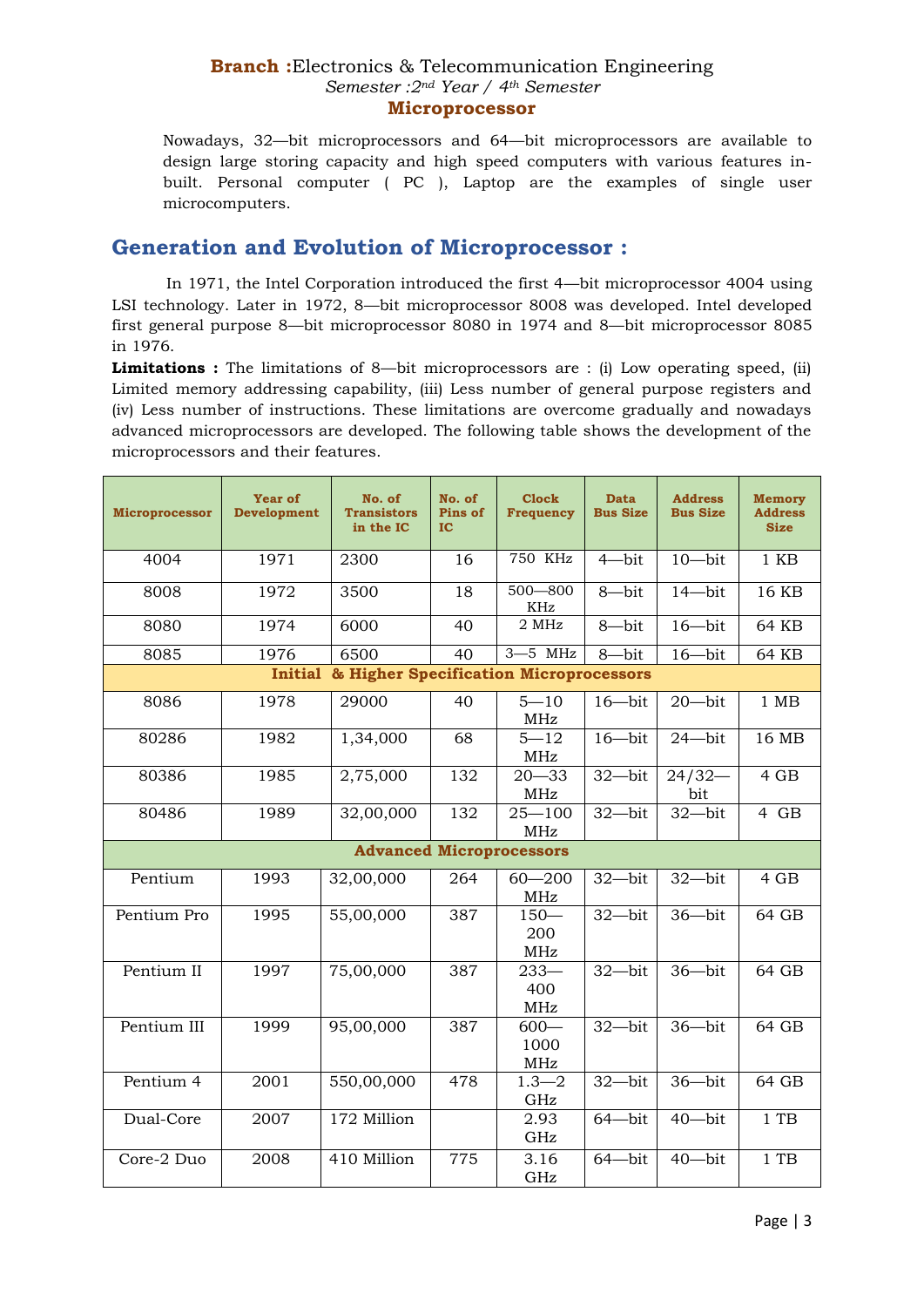## **1.2 : Architecture of Intel 8085, Registers, Timing and Control, Add Buffer, Interrupt Control, Serial Input and Output Control.**

### **Architecture and Features of Intel—8085 :**

Intel 8085 µp is a very popular 8—bit microprocessor which was developed by **Intel Corporation**, USA, in 1976. Some important features of Intel—8085 are given below :

- 1. Intel 8085 is a semiconductor device containing digital logic circuits.
- 2. Intel—8085 can process data of size 8—bit at a time, so it is called 8—bit microprocessor.
- 3. It is a 40-pin digital IC available in Dual In line Package ( DIP ).
- 4. It is an LSI Chip, developed using NMOS technology.
- 5. There are 6500 number of transistors inside the Intel—8085 chip.
- 6. It needs +5 V dc supply for its operation.
- 7. Its clock frequency is about 3 MHz so, the crystal frequency is maintained at double value i.e. 6 MHz
- 8. It has multiplexed address / data bus AD7—AD0 for parallel data transfer. Using ALE signal data bus D7—D0 and address bus A7—A0 are formed for separate use.
- 9. The 8—bit data bus D7—D0 carry 8—bit data in the range 00 H to FF H
- 10. The 16—bit address bus A15—A0 to carry 16—bit address in the range 0000 H to FFFF H.
- 11. Data bus is bi-directional, both Address bus and Control bus are unidirectional.
- 12. Total memory addressing capacity is **2<sup>16</sup>** Bytes = 64 Kbytes = 64 KB. ( 1 KB = 1024 Bytes )
- 13. The 8085 has 8—bit registers as well as 16—bit registers.
- 14. The 8—bit general purpose registers are : B, C, D, E, H, L.
- 15. The 16—bit general purpose registers are : BC, DE, HL.
- 16. The 8—bit Special purpose registers are : A, F. [ F is Flag register ]
- 17. The 16—bit Special purpose registers are : PC, SP [ PC Program Counter, SP—Stack Pointer ]
- 18. It has 2—lines SID and SOD for serial data transfer.

#### **Some Additional Features of Intel—8085 Microprocessor:**

- 1. It has 5—number of Hardware Interrupts—TRAP, RST 7.5, RST 6.5, RST 5.5 and INTR.
- 2. It has 8—number of Software Interrupts—RST 0, RST 1, RST 2, RST 3, RST 4, RST 5, RST 6, RST 7.
- 3. It has 5—number of Flags—CY, P, AC, Z & S [ Carry, Parity, Auxiliary Carry, Zero & Sign ]
- 4. It has 74 basic instructions and 246 codes for assembly language programming.
- 5. Depending on function, it has 5—types of instructions : (i) Data Transfer, (ii) Arithmetic, (iii) Logical, (iv) Branching & (v) I/O, Machine Control.
- 6. Depending on Size or Length, it has 3—types of instructions : (i) 1—byte, (ii) 2—byte  $&$  (iii) 3—byte.
- 7. It has 5—types of Addressing Modes : (i) Register, (ii) Direct, (iii) Register Indirect, (iv) Immediate & (v) Implied or Implicit.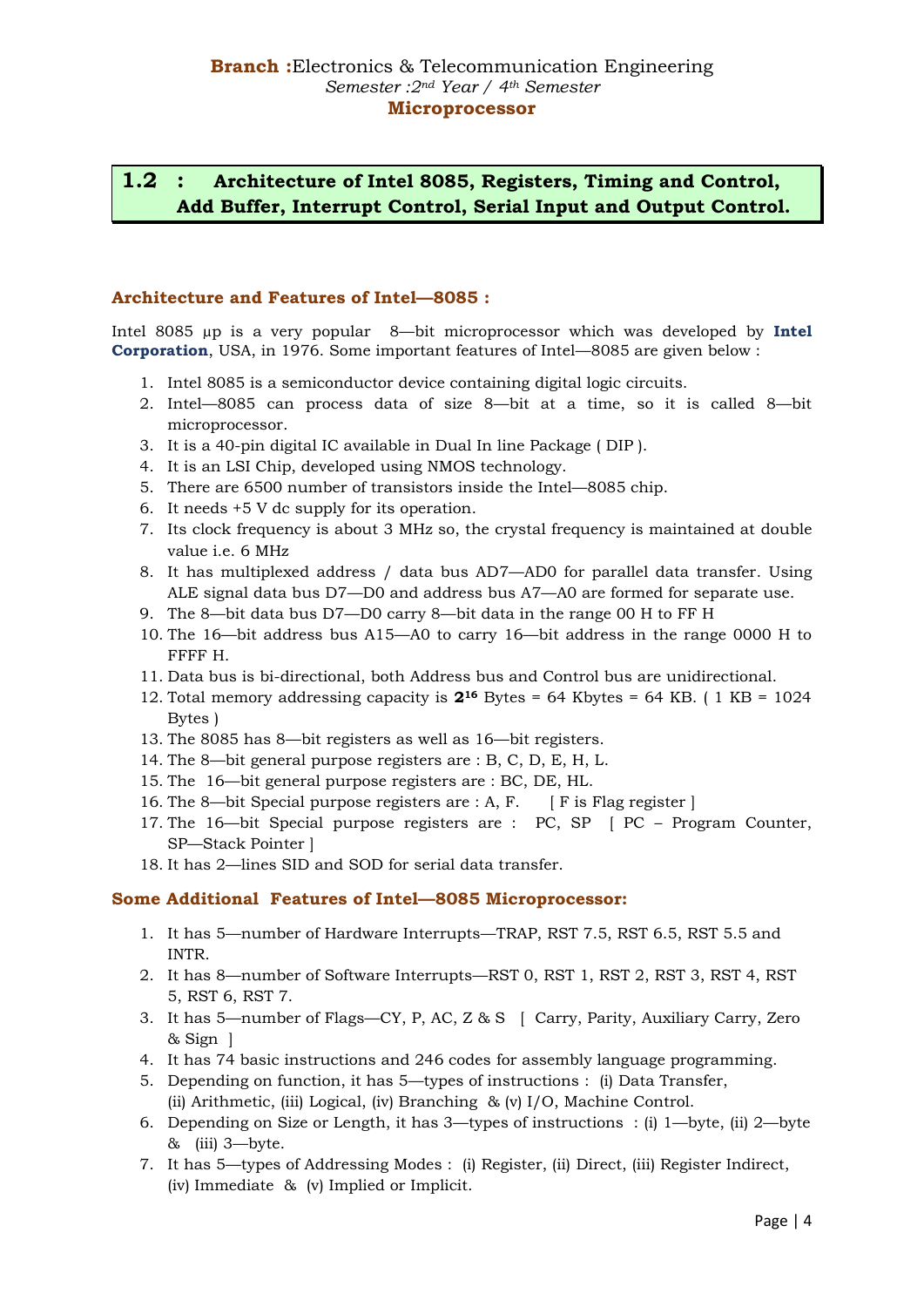## **Block diagram of Intel—8085 Microprocessor :**

 Intel 8085 microprocessor consists of three main sections—(i) An Arithmetic and Logic Unit ( ALU ), (ii) A set of registers and (iii) Timing and Control Unit. The detailed functional block diagram of Intel—8085 shown below.



## **1. Arithmetic Logic Unit ( ALU ) :**

 The arithmetic logic unit performs operations—(i) Addition, (ii) Subtraction, (iii) Logical AND, OR, EX-OR, (iv) Complement, (v) Increment, (vi) Decrement, (vii) Shift left, Shift right etc.

 This unit operates with Accumulator, Temporary Register and Flag Register. The contents of Accumulator and Temporary Register are the inputs of ALU. The result of ALU operation is transferred to Accumulator. The content of Flag register changes depending on the result in accumulator.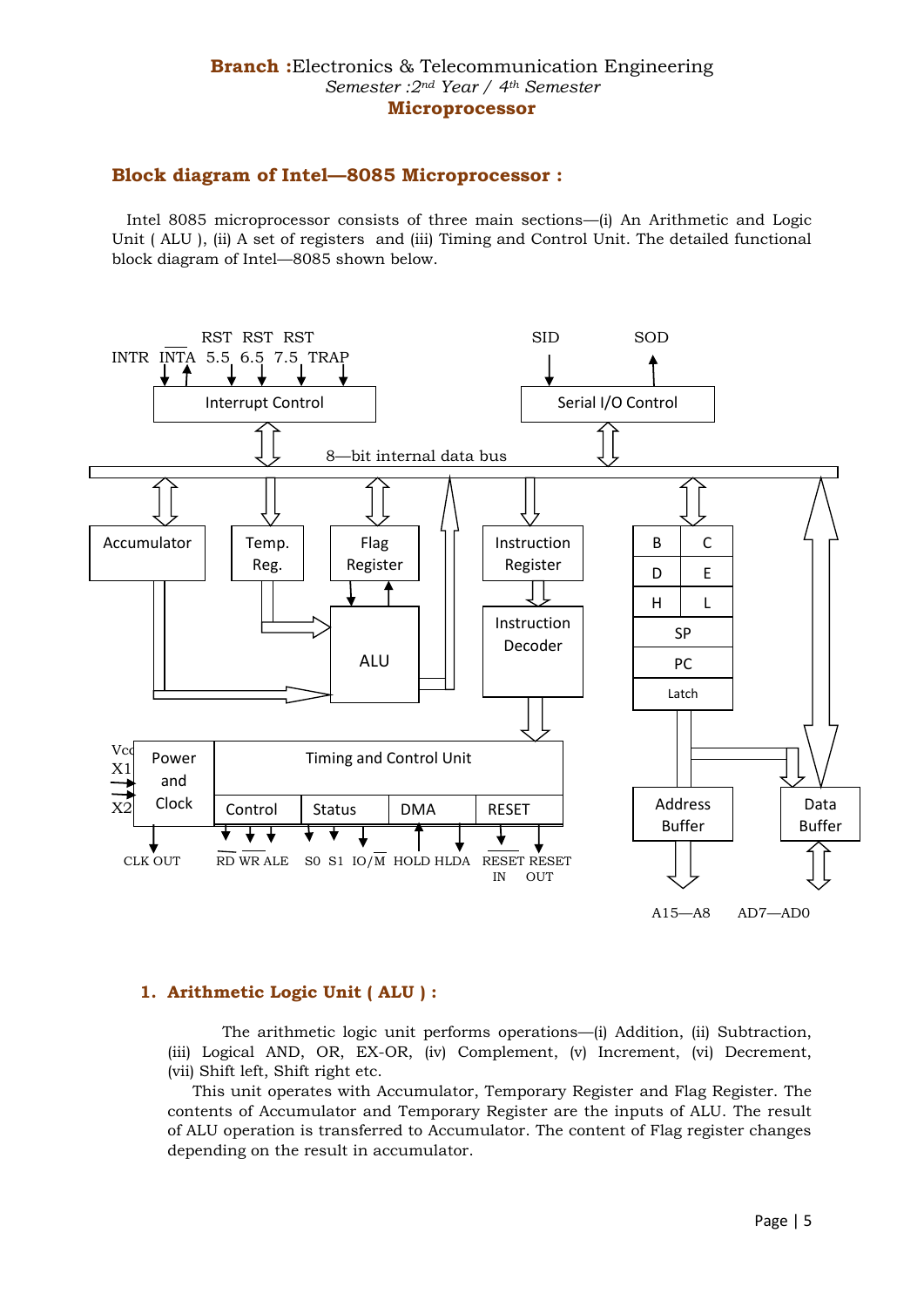## **2. Registers :**

The Intel 8085 contains a set of registers for its operations. The registers are :

- (i) Six number of general-purpose registers to store 8—bit data, these are B, C, D, E, H and L.
- (ii) In pair, BC , DE, HL act as 16—bit general purpose registers.
- (iii) One 8—bit accumulator register.
- (iv) One 8—bit flag register containing five flag bits- Sign, Carry, Auxiliary Carry, Parity and Zero flag.
- (v) One Temporary register.
- (vi) One Instruction register.
- (vii) One 16—bit Program Counter ( PC ),
- (viii) One 16—bit Stack Pointer ( SP )
- (ix) Increment / Decrement Latch,
- (x) Address Buffer Register
- (xi) Data/Address Buffer Register

 A user or programmer can use general purpose registers for programming. Accumulator and Stack pointer can also be used by the user. Temporary register holds data for ALU and not accessed by user. Instruction register holds opcode of instruction to be executed. Program Counter holds 16—bit address of the instruction to be executed next time. For stack related operation Stack Pointer register is used by the user. Five number of status flag bits change ( Set or Reset ) depending on the result of Arithmetic and Logical operations. Buffer is basically register which holds the data until its content is changed.

#### **3. Timing and Control Unit :**

This unit generates necessary control signals as given below.

- (i) X1 and X2 for crystal connection and clock signal is obtained from CLK OUT.
- (ii) RD, WR and IO/M are used for memory read, memory write, I/O read and I/O write operations.
- (iii) HOLD and HLDA signals are used for Direct Memory Access (DMA ) data transfer operation.
- (iv) Address Latch Enable ( ALE )signal is used for Address/ Data bus demultiplexing
- (v) RESET IN and RESET OUT are used to reset the system and peripheral devices respectively.
- (vi) S0 and S1 these status signal are used to identify machine cycle.

#### **4. Interrupt Control :**

 This unit receives interrupt signals from outside to interrupt the microprocessor. These are called hardware interrupts. There are five hardware interrupt signals which are named as—TRAP, RST7.5, RST6.5, RST5.5 and INTR.

#### **5. Serial Input / Output Control :**

 Microprocessor performs data transfer by the data bus D0—D7 in parallel mode. Serial Input / Output Control unit enables the processor to transfer data serial mode. Data is transferred serially to processor ( IN ) through SID and data is transferred serially from the microprocessor ( OUT ) through SOD.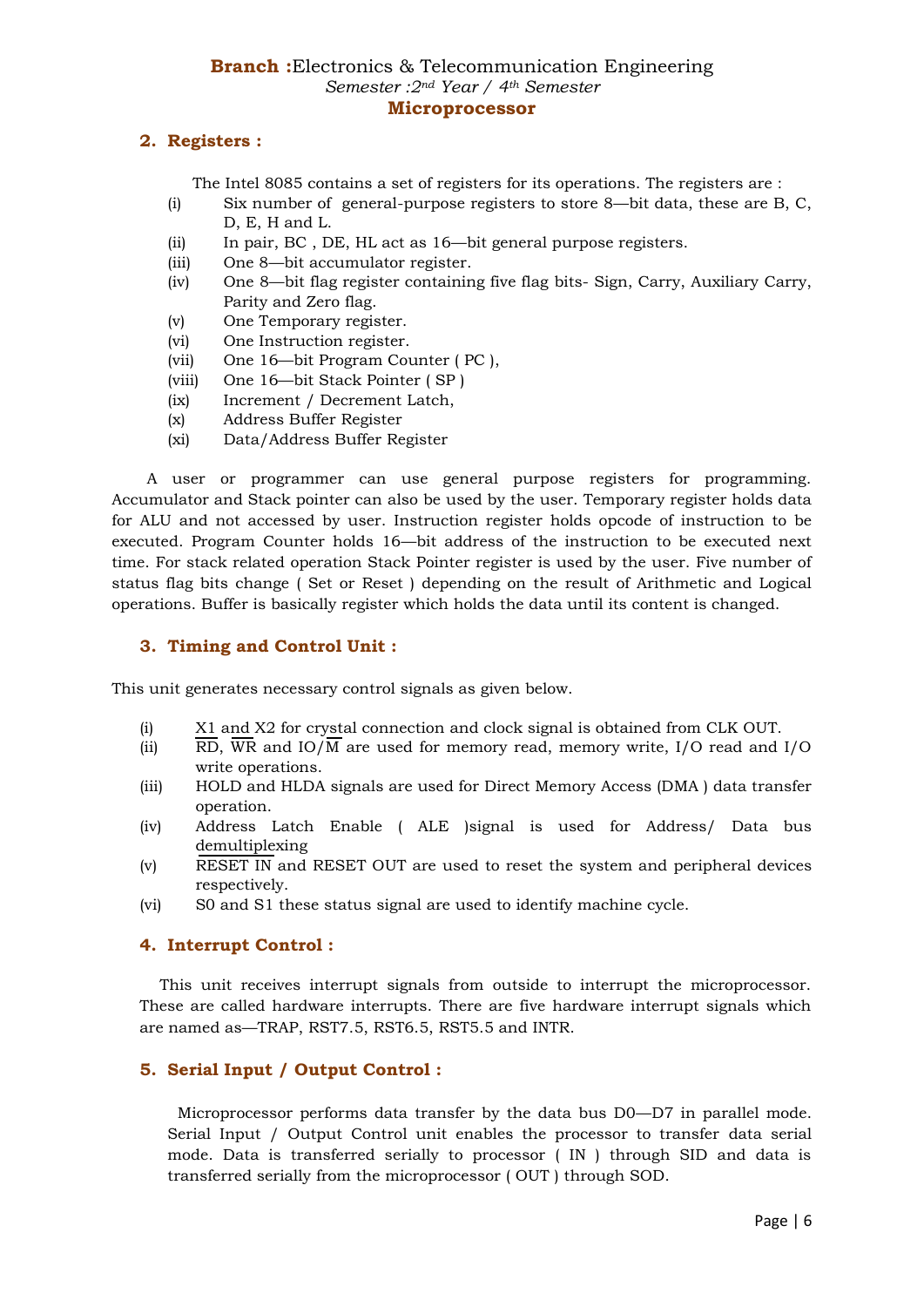#### **6. Internal Data Bus :**

All the blocks are internally connected with the 8—bit wide Internal Data Bus. Bus is a set of wires which carry binary signal. One wire can carry 1—bit data.

## **1.3 : Concept of Bus , Bus Organisation of 8085.**

## **Concept of Bus :**

 The 8085 microprocessor communicates with memory and input / output devices using three types of buses, namely, (i) Address Bus, (ii) Data Bus and (iii) Control Bus. These are called the system bus. Bus is a collection of wires which are used to carry binary data. One wire can carry one bit. The microprocessor 8085 and its system buses are shown in the following block diagram.



#### **1. Address Bus :**

 Address bus is 16—bit wide to carry address of 16—bit in the range 0000 H to FFFF H. Address bus is unidirectional and carry signal from microprocessor to the peripheral devices—memory and input / output devices, interfacing devices etc. The address bus is denoted by A15—A0. Higher order address bus A15—A8 is directly obtained from the 8085 microprocessor. Lower order address bus A7—A0 is obtained from the demultiplexing of Address / Data bus AD7—AD0 by ALE signal.

#### **2. Data Bus :**

 Data bus is 8—bit wide to carry data of 8—bit in the range 00 H to FF H. Data bus is bidirectional and carry signal between microprocessor and the peripheral devices in both directions. The data bus is denoted by D7—D0. Data bus D7—D0 is obtained from the demultiplexing of Address / Data bus AD7—AD0 by ALE signal.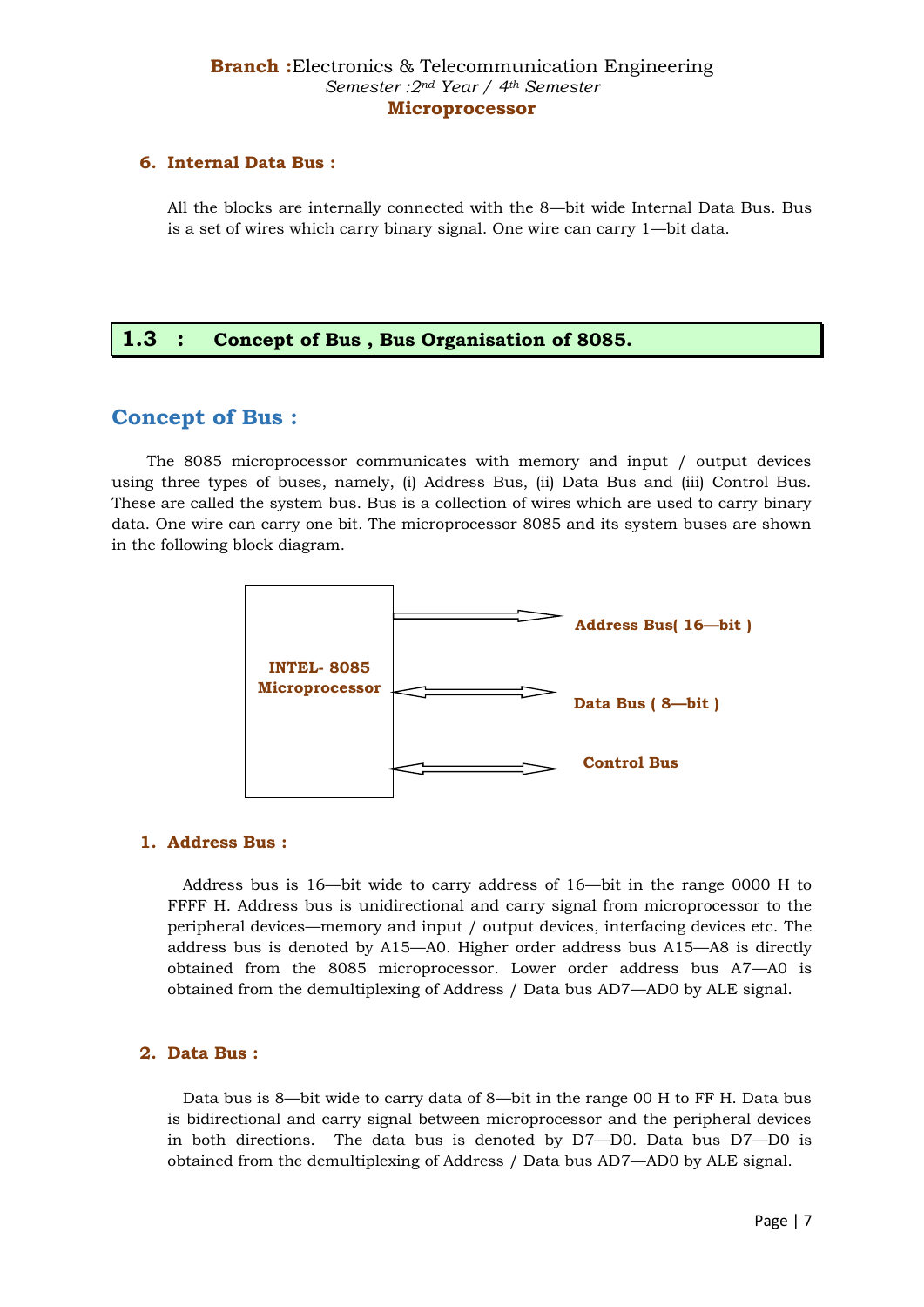## **3. Control Bus :**

 Control bus has various lines to carry different control signals. This bus is hence bidirectional in nature. This bus carries—

- (i) Status signals—S0, S1,
- (ii) Read/Write control signals—  $\overline{RD}$ ,  $\overline{WR}$  and  $IO/\overline{M}$
- (iii) DMA control signals— HOLD and HLDA
- (iv) RESET and READY signals.
- (v) Interrupt signals

# **Bus Organisation of Intel 8085 :**

 The following block diagram shows how different peripheral devices are connected with the microprocessor by the system bus.



**Address bus** is unidirectional and sends address to all devices outward from the microprocessor. Address for each device is unique to identify the device.

**Data bus** carries 8—bit data from microprocessor to peripheral devices or vice-versa depending on the control signal. Data bus is connected to each peripheral device.

**Control bus** carries control signal. Control signal on this bus varies with the type of peripheral device (memory or input device or output device) and the nature of data transfer, i.e. data from microprocessor or to the microprocessor.

## **1.4 : Pin Details of 8085 and Related Signals**

 Intel 8085 microprocessor is a digital IC with 40 number of pins attached with the chip having 20 number of pins on each side keeping the notch upward. Each pin is assigned one or more signals to generate or receive.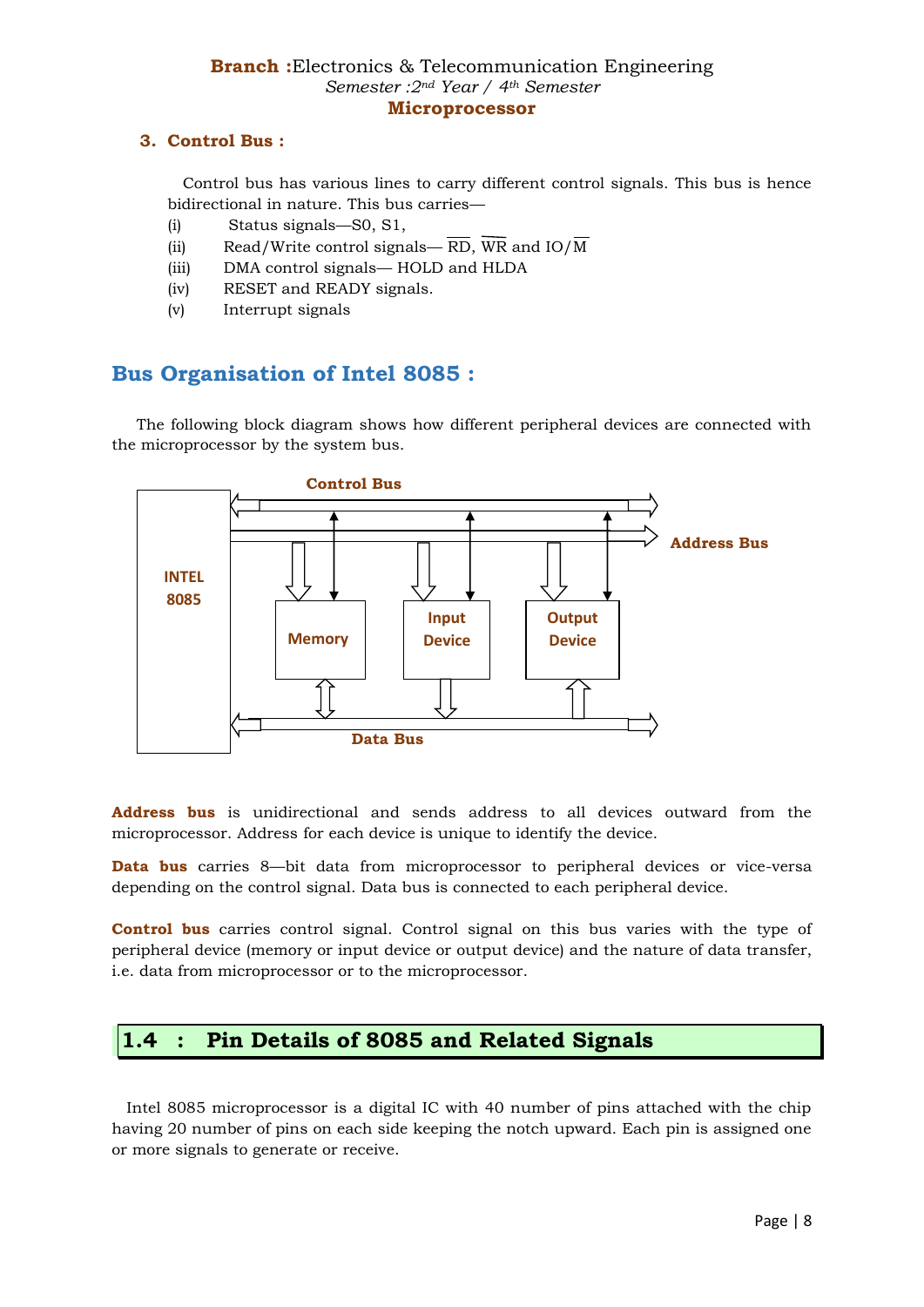The detailed pin configuration of Intel 8085 and different signals assigned to the pins are described below.

| <b>Notch</b>     |    |                   |    |                        |  |  |  |  |
|------------------|----|-------------------|----|------------------------|--|--|--|--|
| X1               | 1  |                   | 40 | Vcc                    |  |  |  |  |
| X2               | 2  |                   | 39 | <b>HOLD</b>            |  |  |  |  |
| <b>RESET OUT</b> | 3  |                   | 38 | <b>HLDA</b>            |  |  |  |  |
| SOD              | 4  |                   | 37 | CLK (OUT)              |  |  |  |  |
| <b>SID</b>       | 5  |                   | 36 | <b>RESET IN</b>        |  |  |  |  |
| <b>TRAP</b>      | 6  |                   | 35 | <b>READY</b>           |  |  |  |  |
| <b>RST 7.5</b>   | 7  |                   | 34 | $I/O$ M                |  |  |  |  |
| <b>RST 6.5</b>   | 8  |                   | 33 | S1                     |  |  |  |  |
| <b>RST 5.5</b>   | 9  | <b>Intel-8085</b> | 32 | $\overline{RD}$        |  |  |  |  |
| <b>INTR</b>      | 10 |                   | 31 | $\overline{\text{WR}}$ |  |  |  |  |
| <b>INTA</b>      | 11 |                   | 30 | ALE                    |  |  |  |  |
| AD <sub>0</sub>  | 12 |                   | 29 | S <sub>0</sub>         |  |  |  |  |
| AD1              | 13 |                   | 28 | A15                    |  |  |  |  |
| AD2              | 14 |                   | 27 | A14                    |  |  |  |  |
| AD <sub>3</sub>  | 15 |                   | 26 | A13                    |  |  |  |  |
| AD4              | 16 |                   | 25 | A12                    |  |  |  |  |
| AD5              | 17 |                   | 24 | A11                    |  |  |  |  |
| AD <sub>6</sub>  | 18 |                   | 23 | A10                    |  |  |  |  |
| AD7              | 19 |                   | 22 | A <sub>9</sub>         |  |  |  |  |
| <b>GND</b>       | 20 |                   | 21 | A8                     |  |  |  |  |
|                  |    |                   |    |                        |  |  |  |  |

All the signals can be classified into **six ( 6 ) groups** :

- **(i) Address Bus Signal**
- **(ii) Data Bus Signal**
- **(iii) Control and Status Signal**
- **(iv) Power Supply and Frequency signals**
- **(v) Externally Initiated signals**
- **(vi) Serial I/O port signals.**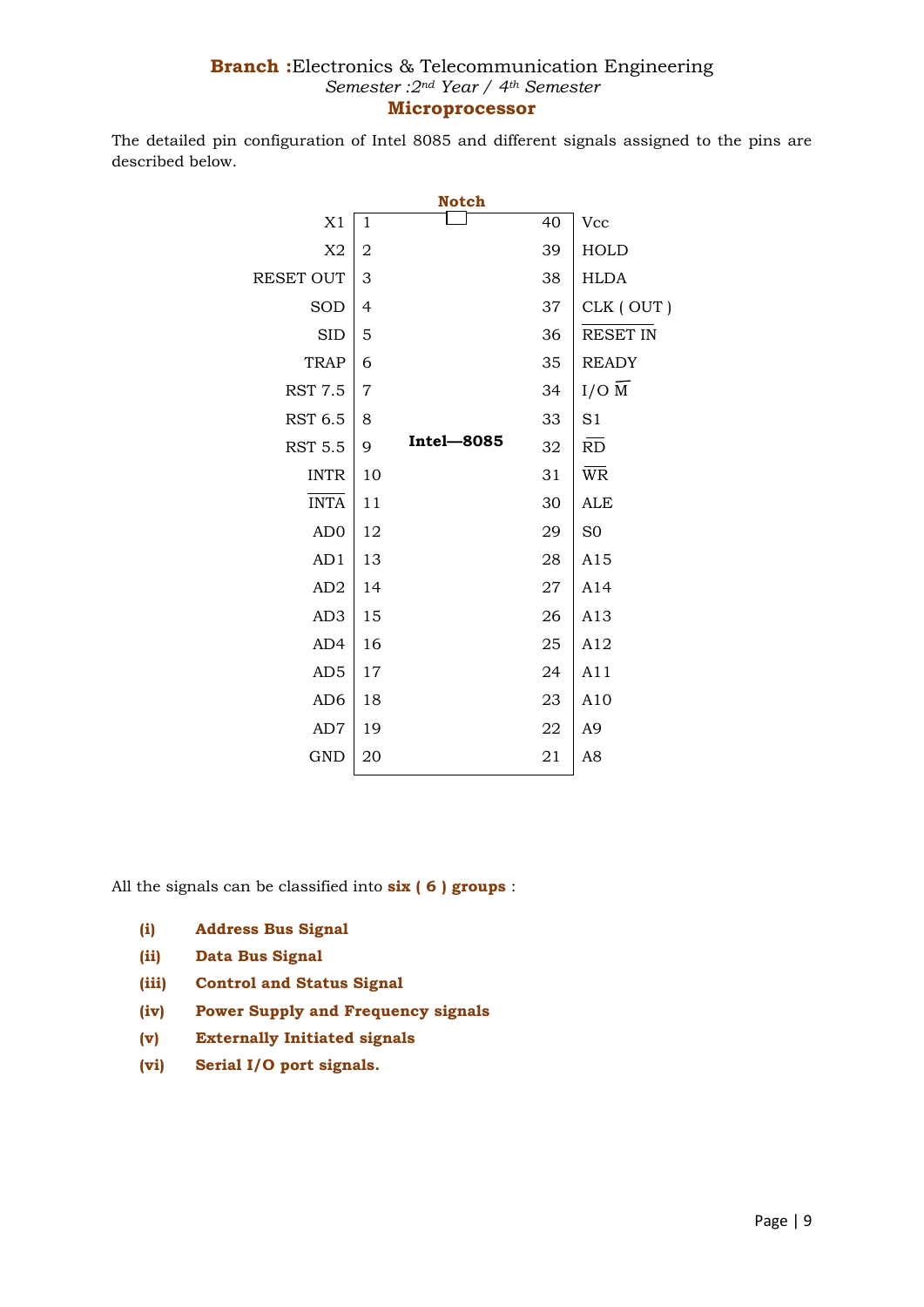## **(i) Address Bus signal :**

The Address bus is unidirectional and carry signal from microprocessor to the peripheral devices. Address bus is denoted by A15—A0.Higher order address bus A15—A8 is directly obtained from the 8085 microprocessor. Lower order address bus A7—A0 is obtained from the demultiplexing of Address / Data bus AD7—AD0 by ALE signal.

#### **(ii) Data Bus signal :**

Data bus is 8—bit wide to carry data of 8—bit in the range 00 H to FF H. Data bus is bidirectional and carry signal between microprocessor and the peripheral devices in both directions. The data bus is denoted by D7—D0. Data bus D7—D0 is obtained from the demultiplexing of Address / Data bus AD7—AD0 by ALE signal.

#### **(iii) Control Bus signal :**

Control bus signals include the following signals

- (a) **Status signals**—S0, S1 to identify the machine cycle.
- (b) **Read/Write control** signals—

**RD** signal for data transfer from memory and Input device to microprocessor. **WR** signal for data transfer from microprocessor to memory and output device.

**IO/M**signal is used to identify the memory or Input/Output device.

(c) **Address Latch Enable ( ALE )** signal is used for demultiplexing of Address / Data bus AD7—AD0 to obtain Lower order address bus A7—A0 and data bus D7—D0 for separate use.

#### **(iv) Power Supply and Frequency signal :**

 $Vcc = +5$  Volt, GND are used for power supply to the processor chip.

X1 , X2 are used for connecting crystal. Form the CLK OUT pin we get the clock signal which is needed for driving the peripheral devices.

#### **(v) Externally Initiated signals :**

These signal includes the following signals :

- (a) **DMA control** signals— HOLD and HLDA are used in case of direct memory access data transfer scheme between memory and I/O devices with the help of DMA controller chip. In this case microprocessor remains inactive.
- (b) **RESET IN & RESET OUT :** These signals are used to reset the microprocessor and peripheral device respectively as and when needed.
- (c) **READY**: This signal is used for data transfer with slow devices using handshaking signals.